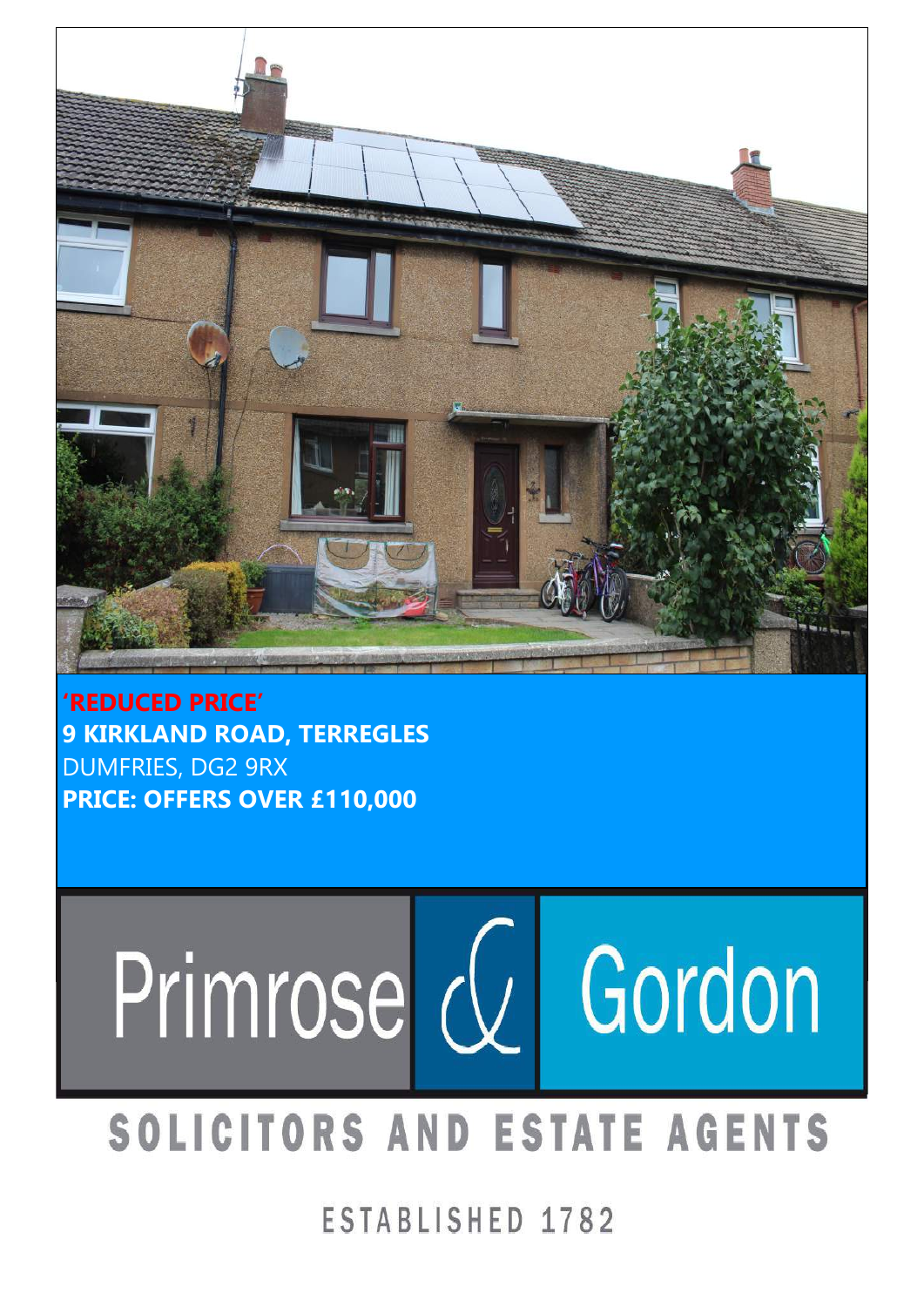

#### Room dimensions:

|           | Living Room $14'05''$ (at widest) x $12'05''$ (approx) |          | Home Report—www.onesurvey.com          |
|-----------|--------------------------------------------------------|----------|----------------------------------------|
| Kitchen   | $12'05''$ x 8'04" (at widest) (approx)                 |          |                                        |
|           | Shower Room $8'04''$ x $6'08''$                        | (approx) | $EPC = D$                              |
|           | Bedroom 1 $16'01''$ x $10'03''$                        | (approx) |                                        |
| Bedroom 2 | $12'07''$ x 8'09"                                      | (approx) | Viewings are strictly by appointment   |
| Bedroom3  | $10^{9}06 \times 9^{9}00$                              | (approx) | only by telephoning the selling agents |

Home Report—www.onesurvey.com

### $EPC = D$

on 01387 267316. These will be carried out with current Covid-19 regulations.

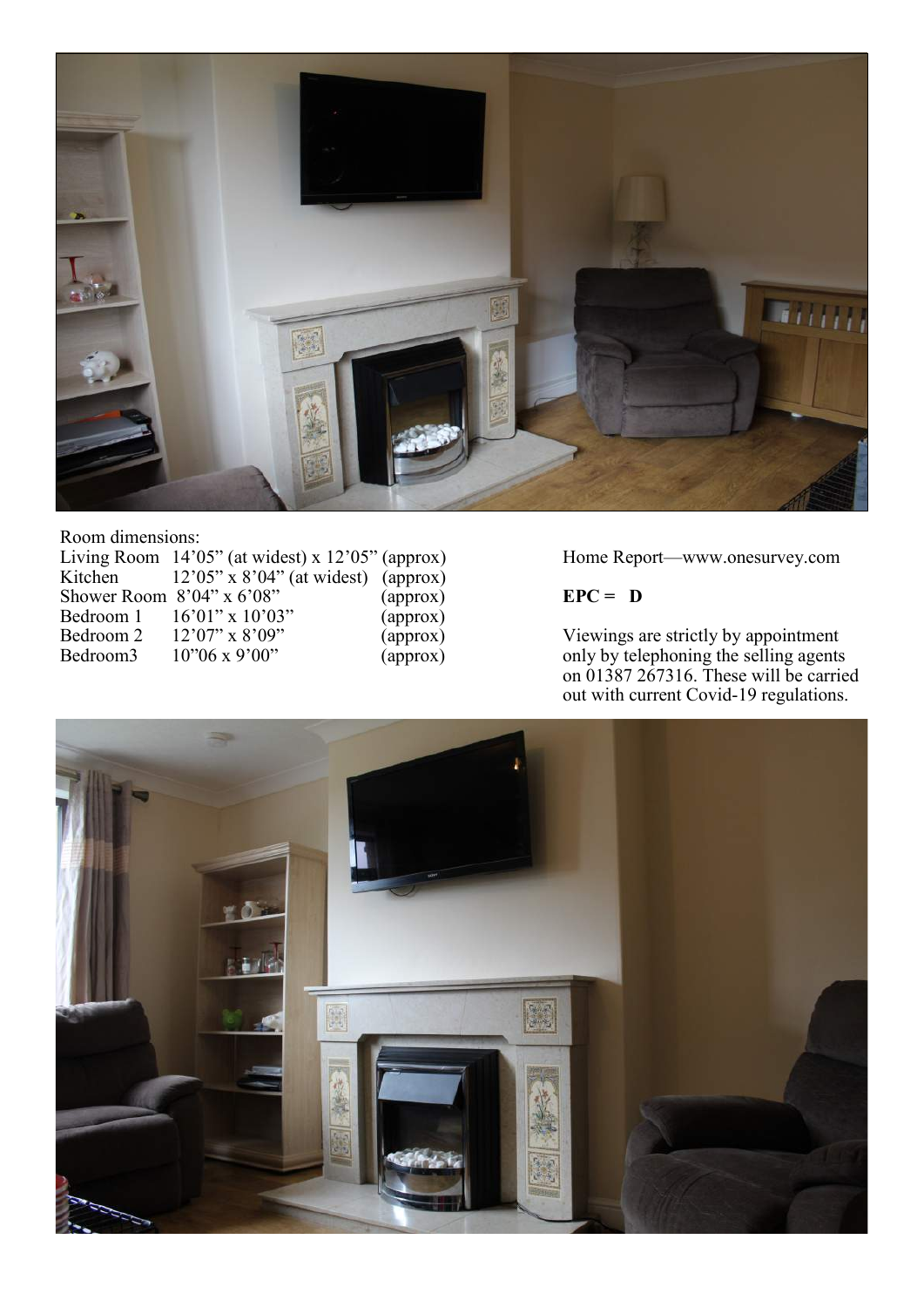Spacious mid-terraced three bedroom house situated in the much sought-after village of Terregles. The property sits just a 3 mile drive from Dumfries. Situated in a quiet cul-de-sac with open views over farmland, the property benefits from a good size front and rear gardens, double glazing and electric central heating. The property also benefits from an installation of 14 solar panels.

The accommodation comprises: Spacious entrance hallway with space for table and chairs, built-in cupboard. Good sized living room with double glazed window to the front, electric fire with decorative marble hearth and mantel. Fitted kitchen with wall and base units and marble-effect worktops, stainless steel sink with left hand side drainer, window overlooking rear garden, large built-in cupboard. Shower room with W.C., washhand basin and large shower cubicle (there is space to change to a bath). Stairs to first floor with handrail on one side, master bedroom to the front with two double glazed windows and large built-in cupboard, two double bedrooms to the rear. Front garden is laid to lawn with dwarf brick wall and iron gate to the front. The rear garden is easily maintained, laid to stone chips with a corner paved patio, wooden fencing on all sides, garden tap and outside light. Right of access for essential purposes across path of the adjacent property.



#### **SERVICES**

Mains water, electricity and drainage.

#### **OFFERS**

Must be made in standard written Scottish Legal form to the Selling Agents. Prospective purchasers are strongly advised to register their interest in writing please with the Selling Agents Messrs. Primrose & Gordon so as to be notified of any Closing Date that may be fixed.

#### CONSUMER PROTECTION FROM UNFAIR TRADING REGULATIONS 2008:-

These particulars have been carefully prepared and are believed to be accurate but they are not guaranteed and prospective purchasers will be deemed to have satisfied themselves on all aspects of the property when they make an offer. We the Selling Agents, have not tested any services or items included in the sale (electrical, solid fuel, water, drainage or otherwise) and make no representation, express or implied, as to their condition. All measurements are approximate and for guidance only. Photographs are purely illustrative and not indicative of (a) the extent of the property or (b) what is included in the sale. Measurements have been taken by a laser distance meter.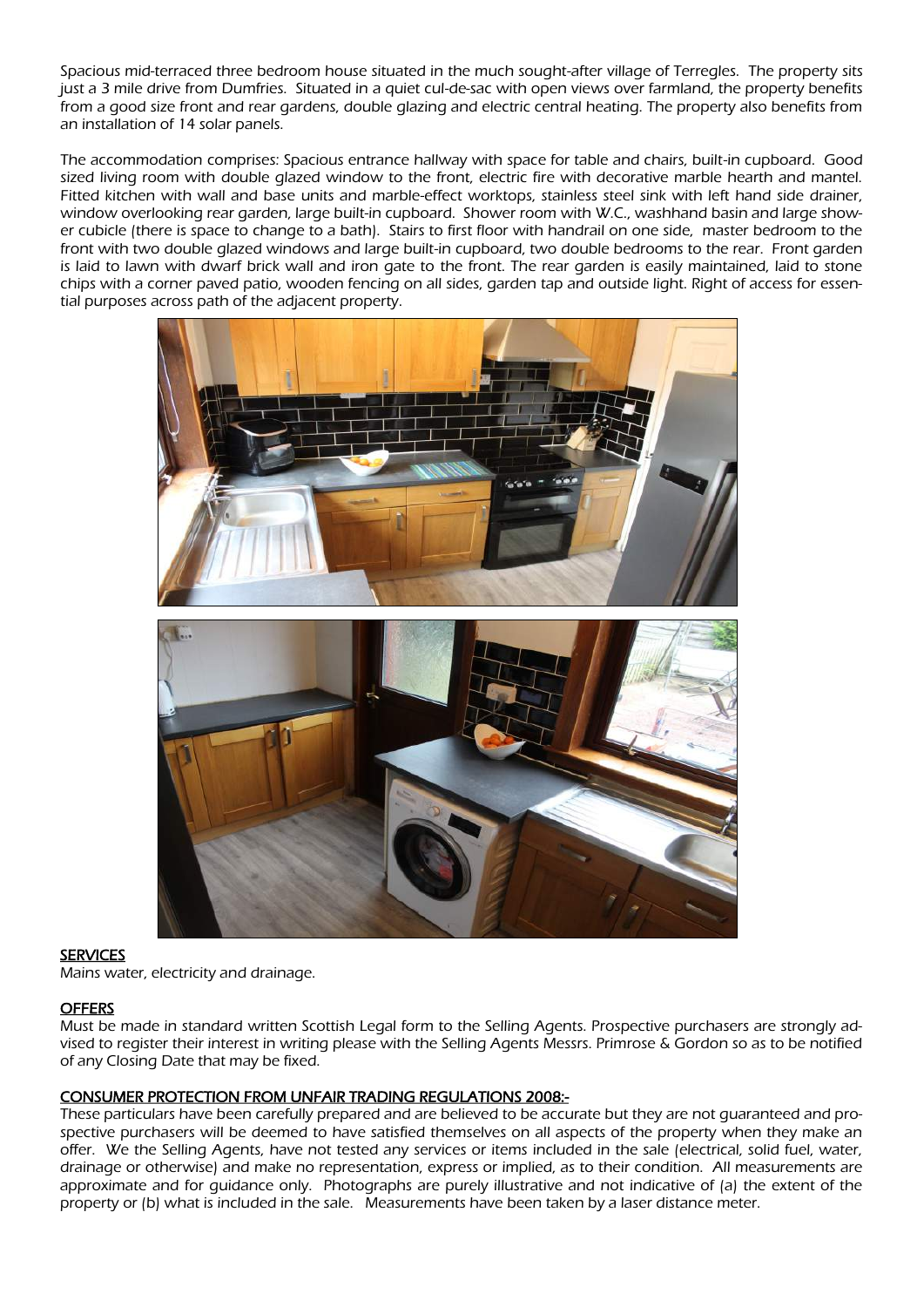

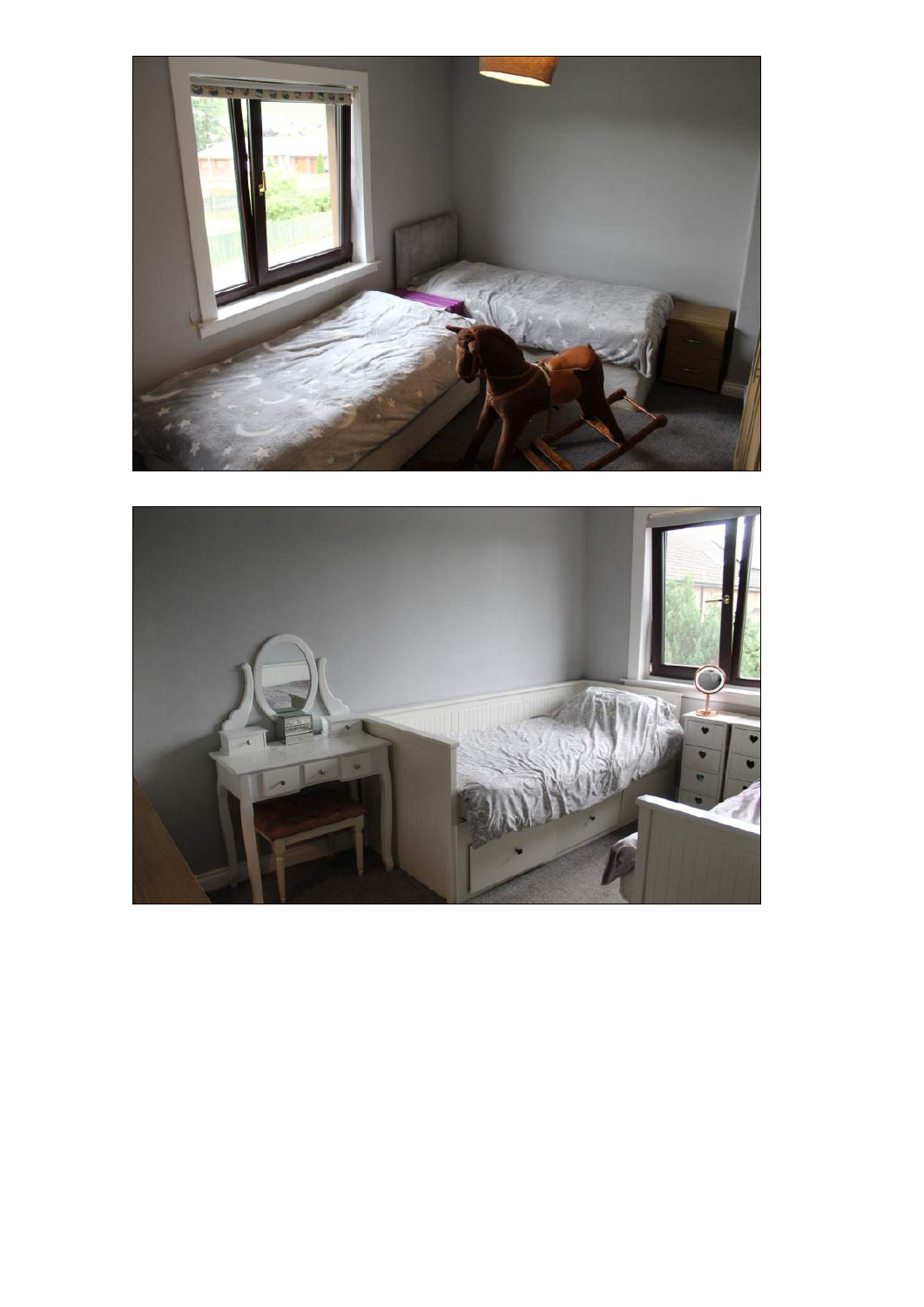



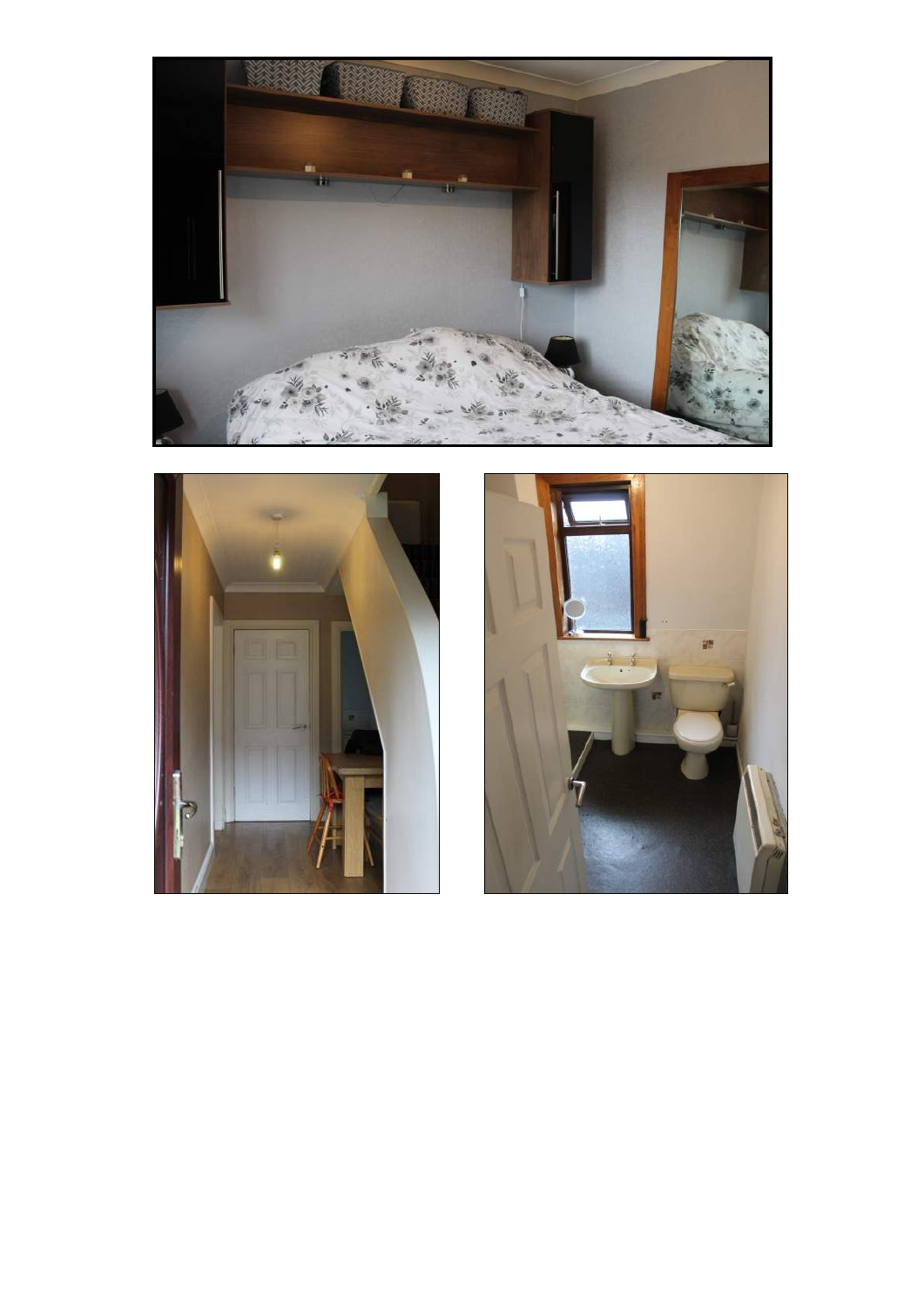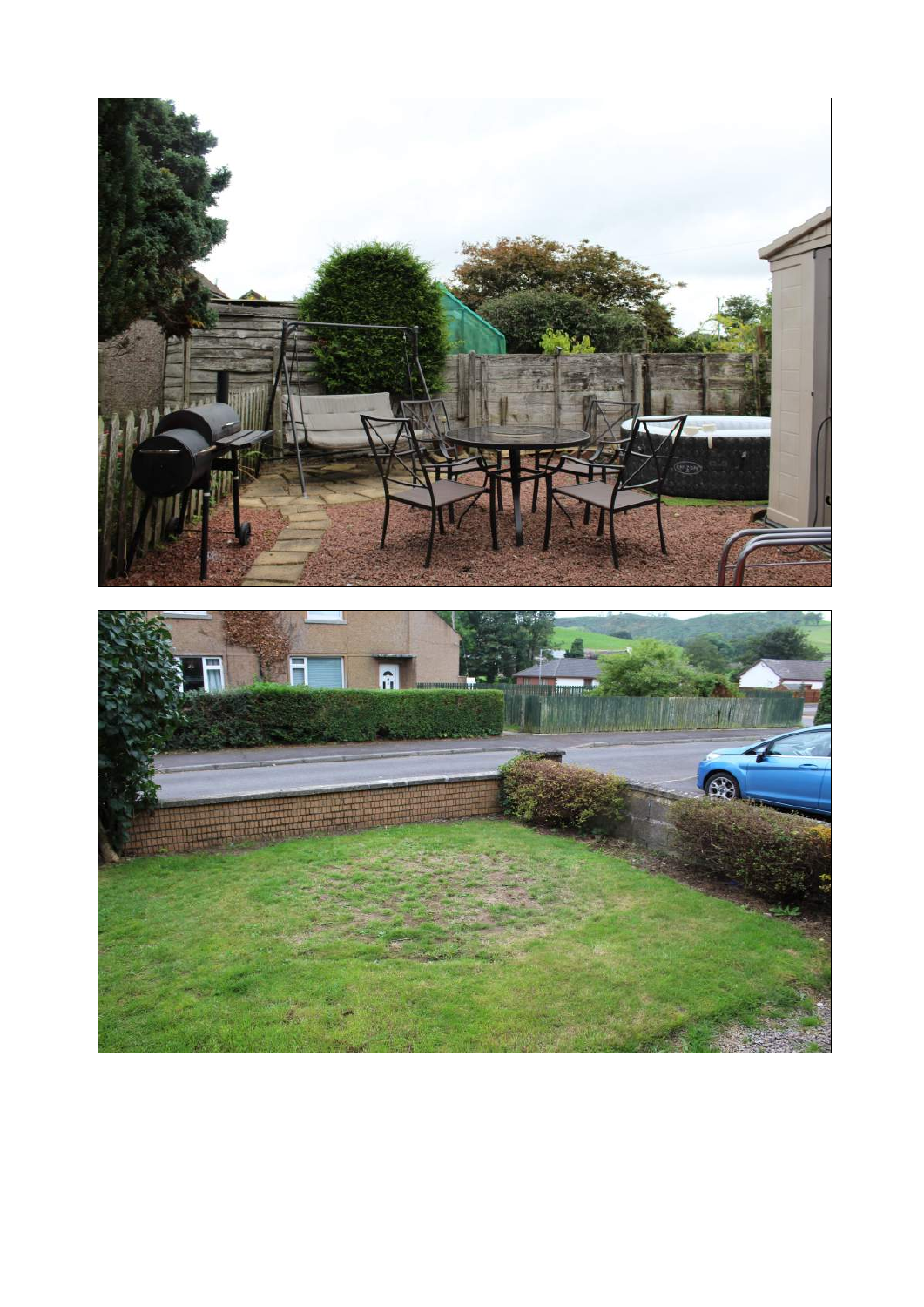## 9 Kirkland Road, Terregles, Dumfries

## **Ground Floor**



This plan is for illustration purposes and may not represent the property. The plan is not to scale.